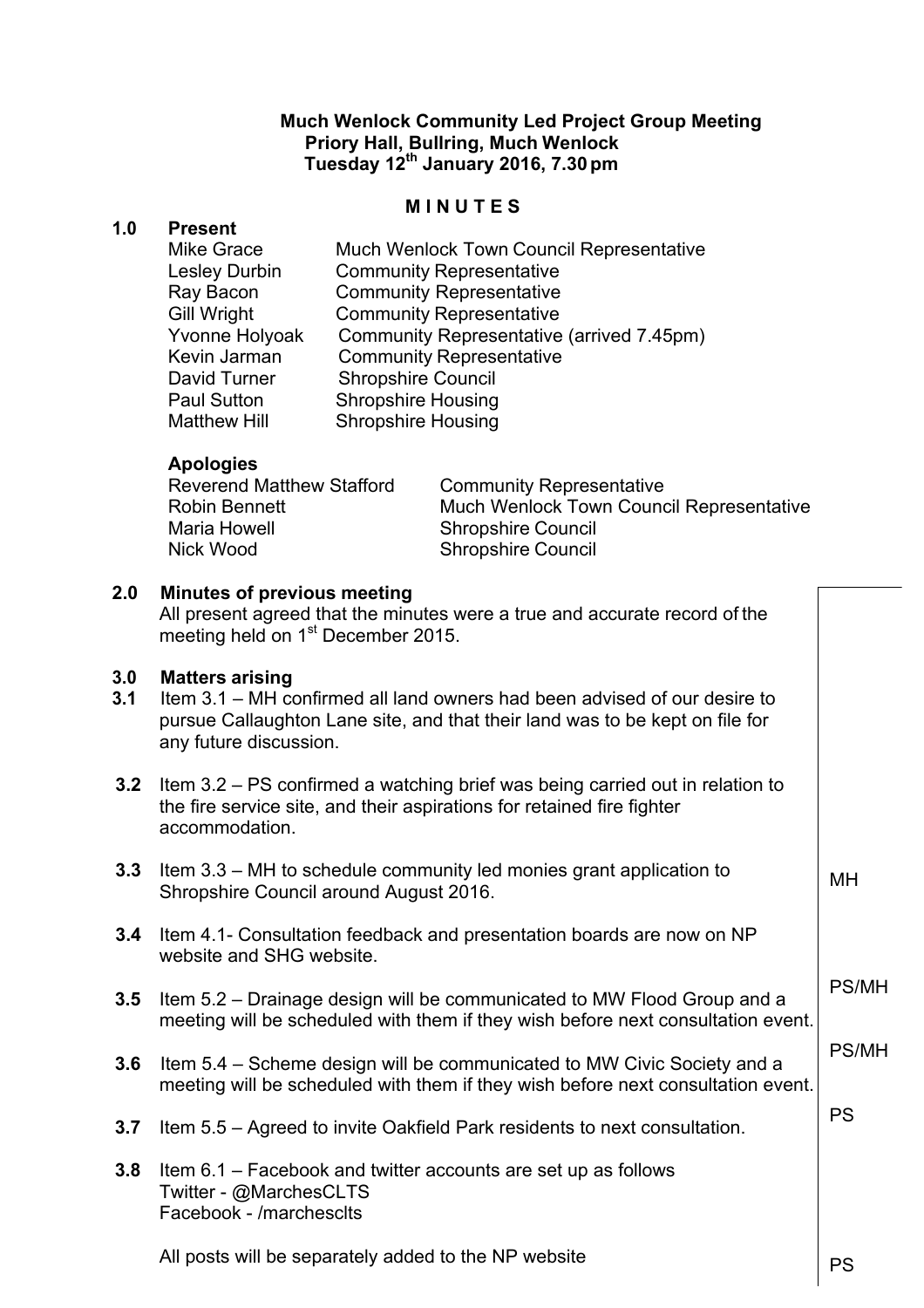| 3.9        | Item 8.1 - MH to discuss scheme with Robert Stuart in relationship to potential<br>funding opportunities for exemplar energy efficiency projects.                                                                                                                                                                                                                                                                               | MН        |
|------------|---------------------------------------------------------------------------------------------------------------------------------------------------------------------------------------------------------------------------------------------------------------------------------------------------------------------------------------------------------------------------------------------------------------------------------|-----------|
|            | 3.10 Item 8.3 – Consideration to moving 30 mph speed limit as part of proposals.                                                                                                                                                                                                                                                                                                                                                |           |
| 4.0<br>4.1 | <b>Housing consultation event</b><br>All agreed to next consultation event on 3 <sup>rd</sup> February 2016 at Priory Hall, 3pm<br>to 7pm                                                                                                                                                                                                                                                                                       |           |
| 4.2        | MG led a discussion on what should be covered on the day and suggested<br><b>Plans and levels</b><br>$\bullet$<br>Focus on urban drainage, swales and attenuation pools<br>$\bullet$<br><b>Highway solutions</b><br>$\bullet$<br>Housing need - dilemma 1 bed need v aspiration<br>$\bullet$<br>Stych Lane awareness of attendees<br>$\bullet$<br>Flood attenuation - would you design it that way without houses?<br>$\bullet$ |           |
| 4.3        | GW was concerned about the high level of 1 bedroom need on Shropshire<br>Homepoint and the lack of 1 bedroom provision on the plan. PS to discuss<br>with Shropshire Council.                                                                                                                                                                                                                                                   | <b>PS</b> |
| 5.0<br>5.1 | <b>Architects designs</b><br>MH led a discussion into the architects block plan and section drawing. There<br>was general agreement that the plan was acceptable and noted that it<br>included 12 homes not 10. The group viewed this as a change that shouldn't<br>create too many issues, but again the scheme may need to drop back to ten.                                                                                  |           |
| 5.2        | MH then circulated a series of floor plans, which by the nature of being<br>Passivhaus compliant were different to standard floor plans. The group<br>agreed to take away the plans and send in any comments to MH via email<br>matthew.hill@shropshirehousing.org.uk                                                                                                                                                           | MH        |
| 5.3        | The group discussed drainage and the need to show the exact run of foul and<br>storm water off the site and how it connects into the existing system.                                                                                                                                                                                                                                                                           | MH        |
| 5.4        | MH advised the group that one resident on Oakfield Park had alleged that he<br>owned footpath rights on the site. This needs to be investigated                                                                                                                                                                                                                                                                                 | MH        |
| 5.5        | MH informed the group that Passivhaus was creating issues for potential<br>bungalow design, as no Passivhaus has achieved this standard. This is being<br>pursued with architect                                                                                                                                                                                                                                                | МH        |
| 6.0<br>6.1 | <b>Next steps</b><br>Nothing not recorded above                                                                                                                                                                                                                                                                                                                                                                                 |           |
| 7.0        | <b>Future Meeting Dates</b><br>12 <sup>th</sup> January<br>(3 <sup>rd</sup> February - Consultation Event, 3-7pm, Priory Hall)<br>8 <sup>th</sup> March<br>3 <sup>rd</sup> May<br>$28th$ June<br>6 <sup>th</sup> September<br>18 <sup>th</sup> October<br>13 <sup>th</sup> December                                                                                                                                             |           |